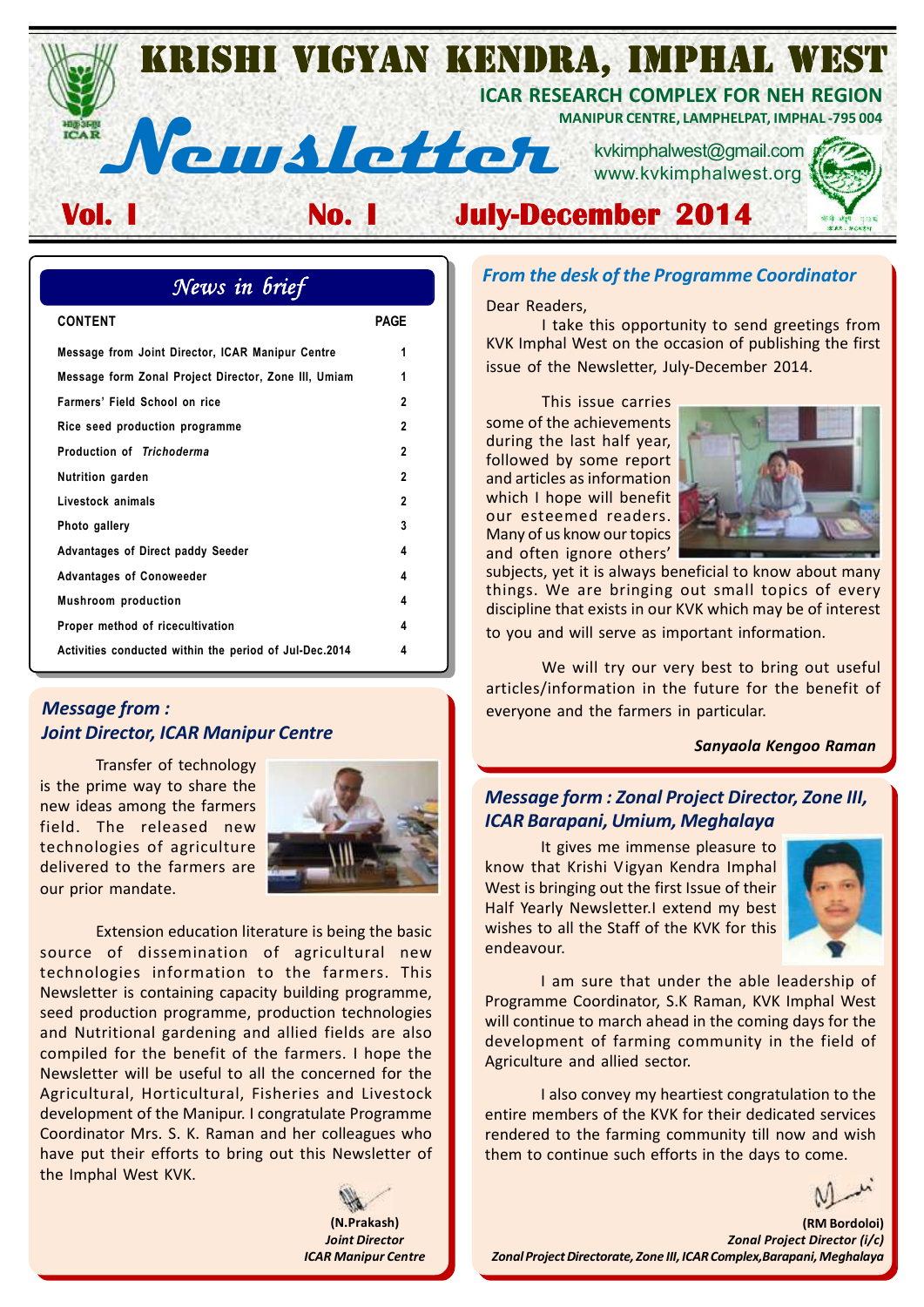# *Farmers' Field School on rice*

This programme was taken up in an area of 15 ha consisting of 25 farmers in Ngairangbam village of Imphal West district which is one of the adopted villages of KVK Imphal West. In order to ensure good production, a Farmers' Field School on rice was also organized in the village and farmers were trained and guided starting from land preparation till harvest of the rice crop.



Group discussions and field visits were made once a weekunder buy back policy of ICAR Manipur centre 50 tons of paddy seed was procured from the farmers of Ngairangbam village after retaining the saved seed. On an average farmers could get an average net income of Rs. 59,000.00 per ha. Now many farmers have come forward to participate in seed production programme in the coming years and KVK is planning to convert Ngairangbam village as a Seed Village for rice from next season onwards.

#### **Rice seed production programme**

Seed production of rice is an impressive technology in North Eastern States because most of the farmers want to use good quality seeds but cannot afford the huge amount of money to buy seeds from the markets and related sellers. On the another hand, due to problems of transportation facility, bad law and order situation and frequent blockades on the highways, seeds from outside the state are not available in time to the farmers but if the seeds are stocked with the farmers they can sow at their convenient time since farming depends solely on rain.



Under the Participatory Seed production Project the Centre has taken up on High Yielding Varieties of rice developed by ICAR-RC NEH Manipur Centre. In order to help the farmers in accessing quality seeds and better income generation,two rice varieties, viz., RC Maniphou-7 and RC Maniphou-10 covering 20 hectares and involving 30 farmerswere covered under the Participatory Seed production of rice during 2014- 15. Under this programme, farmers were trained the use of modern technology viz., conoweeder, line transplanting with marked rope, insecticides and fungicides with Leaf Colour Chart for efficient Nitrogen application were demonstrated under the project.

In this training programme, the various stages inquality seed production and handling process were

taught. About 140 tonnes of seeds was produced for the first time and certified by the State Seed Certification Cell.

# **Production of** *Trichoderma*

Production of *Trichoderma* started in KVK Imphal West from 2013 under DBT funded project on

Biotechnology Led Organic Farming in NER. The programme on *Trichoderma* production is in operation with the Vision - exploring production, productivity and adoptability of bio pesticides and make it available to all sections of



farming community in NE.Their main aim is to promote organic farmingby providing bioinputs to the farming community. KVK had produced 400 kg of *Trichoderma* and generated revenue of Rs. 21,412.00. The production is continuing though the project has completed in the month of Sept, 2013.

# **Nutrition garden**

The Home Science discipline conducted 20 FLDs under Maintenance of a Nutrition Garden in 2 villages, viz. Lambal and Salam covering an area of 4000m<sup>2</sup>. The Nutrition Garden is being maintained by all the inmates of the family as a hobby – weeding, watering, application of FYM and killing insects by hand from time to time.

Vegetable seeds comprising of garden pea, carrot and radish; seedlings of red cabbage, beetroot, broccoli, multiplier onion, papayaand lemon were provided to them at the onset of rabi season.



Red cabbage, beetroot and broccoli were introduced last rabi season where the farmers experienced introduction of new vegetables in their menu. They were also taught the method of cooking these vegetables for better taste and palatability.

#### **Livestock animals**

250 khaki campbell ducks, 200vanaraja chicks were distributed to 20 farmers, and under Composite fish farming 3000 fish fingerlings of rohu, mirgal,grass carp and silver carpunder FLD were provided to 2 farmers. 150 chicks of krishibro and 9 cross bred hampshire were given to 5 farmers at different location of the district under OFT.



All the farmers were trained providing new technologies, and farmers earn higher income from different low cost of feeding and housing techniques.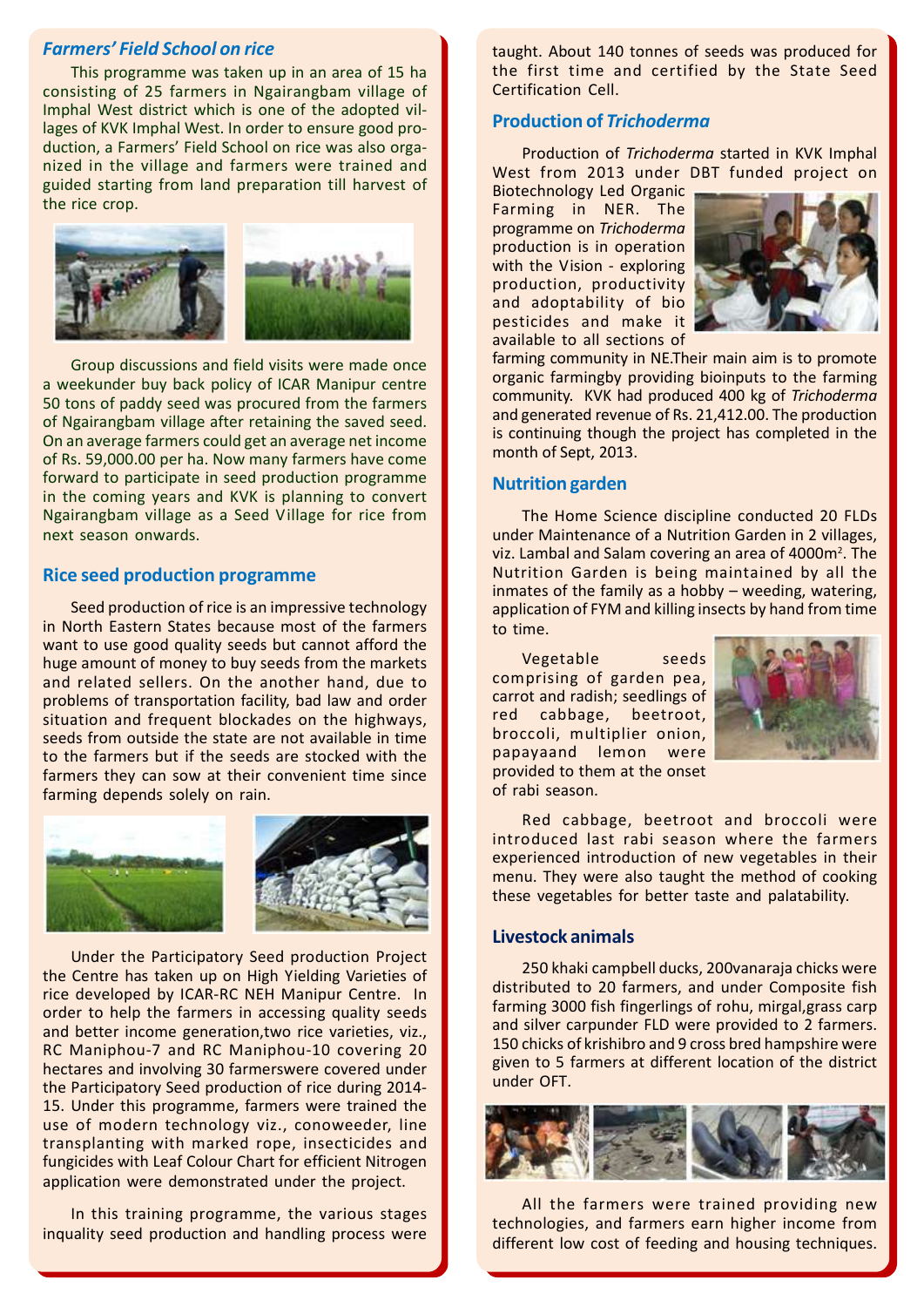# **PHOTO GALLERY**





*Participation in Regional Agriculture Fair-2014 cum 41st Foundation Day (Jan. 9 to 10, 2014)*

**KVK Imphal West participated in the Regional Agriculture Fair-2015 held at Umiam, Meghalaya on 9th and 10th Jan 2015. Posters and other exhibits depicting various activities and achievements of KVK Imphal West were displayed in the exhibition. Three farmers from Imphal West District also participated in the fair.**



**Community based training programme on vermicomposting on 12 Sept. 2014, sponsored by Horticulture Mission (MM-I) & organised by KVK-IW**



**Seed production of ginger (Nadia) under FLD**



**Training and demonstration on value addition in fruits and vegetables**



**Participation in 3 days awareness cum training programme on "***Protection, Management and conservation of Agro-Biodiversity in North East Region: Strategies and Issues"* **organized by the ICAR-Zonal Project Directorate, Zone-III, Meghalaya-793 103 during December 18-20,2014 at KVK, Kamrup, Kahikuchi, Assam.**



**Farmers' Exposure visit to KVK, Langol farm**



**FLD of Ground**



**Field day on Groundnut variety ICGS-76 at Mapao Khullen village**